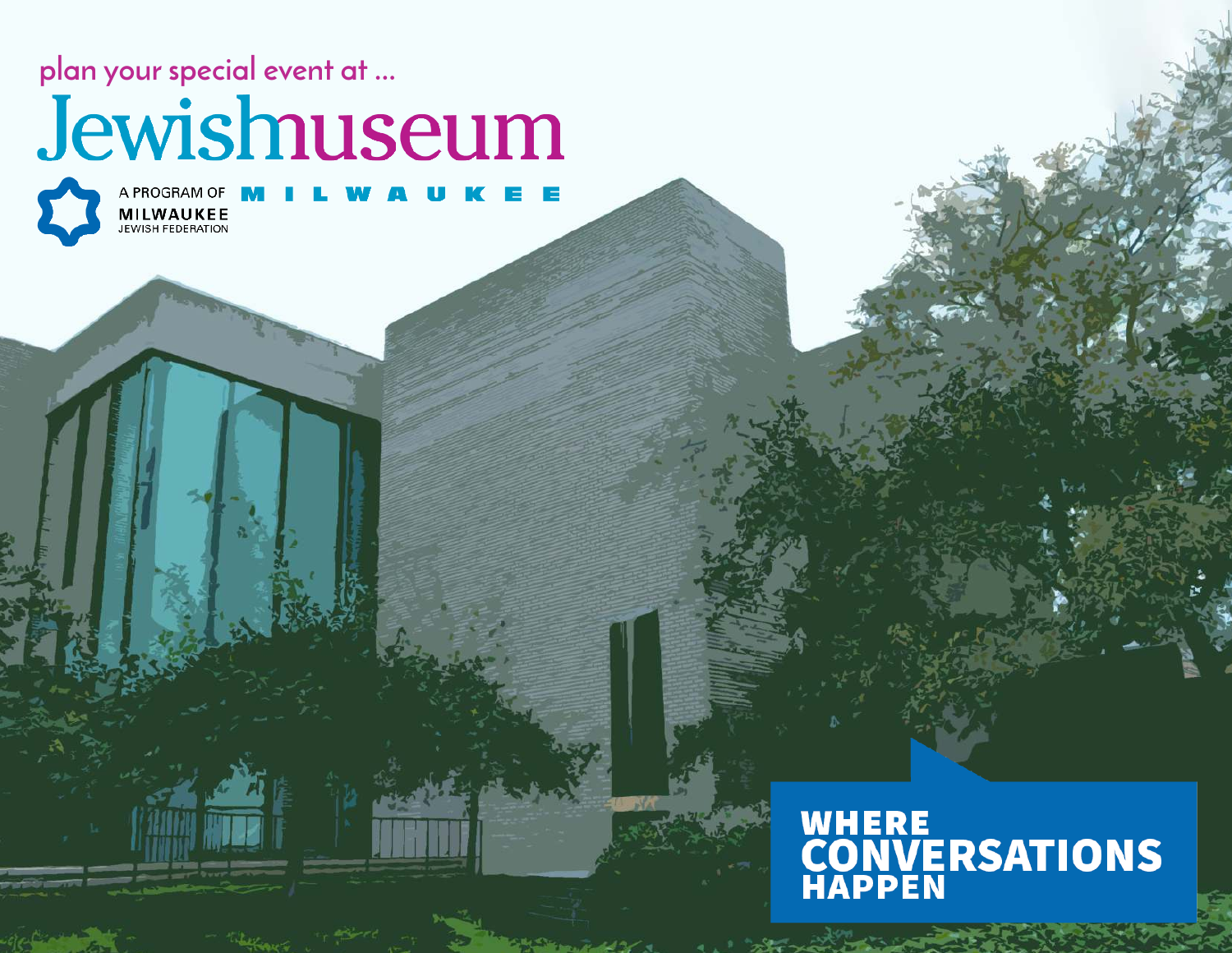### **hours & information**

Rental scheduling between Sundays and Thursdays, 5 – 10 pm, take priority. Additional rental times are available upon request. **Hours**

> The Museum may not schedule events to take place on Jewish holidays and most major national holidays.

- Rentals include 25 free parking spots (as available and scheduled after regular business hours). Additional parking may be provided at additional cost. **Parking**
- Caterers must comply with Milwaukee Jewish Federation's Kashrut Policy (kosher food only). **Catering**

The lower level catering kitchen is equipped with two full-sized refrigerators, sink, microwave, counter and table space.

While you are welcome to use any vendors who meet your needs (and comply with MJF's Kashrut Policy), we are happy to offer our preferred list.

- JMM will provide security personnel for events. You will be responsible for the cost of security. **Security**
- JMM does not provide a Torah, mashgiach, rabbi, mohel, cantor, or any other additional materials/persons necessary for lifecycle events. **Lifecycle**



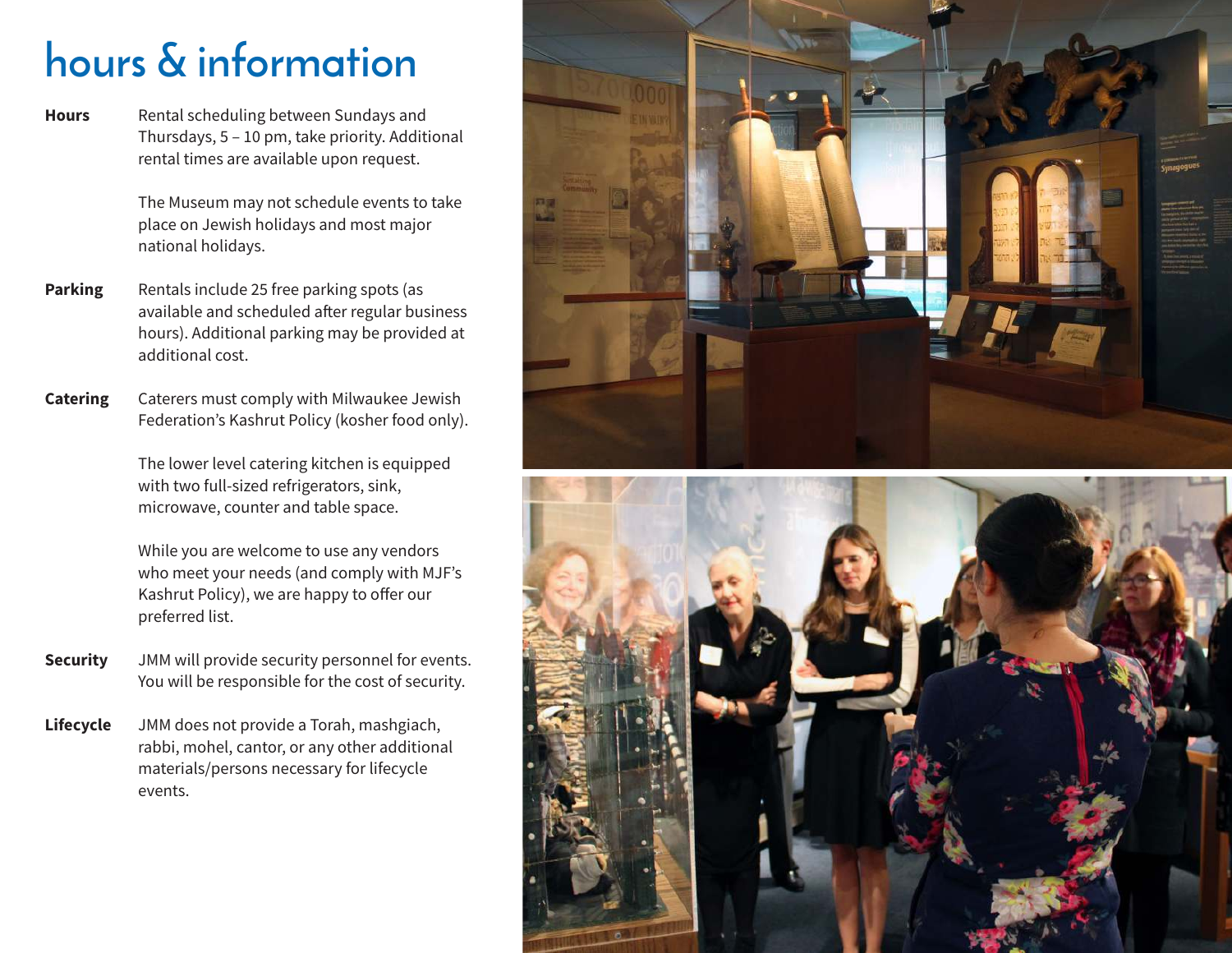#### **preferred vendors**

Jewish Museum Milwaukee has carefully curated a selection of partners we trust and recommend to our clients. While you are welcome to use any vendors who meet your needs (and comply with MJF's Kashrut Policy or kosher food only), we are happy to offer our preferred list.

| <b>Catering</b>     | <b>Event Rentals</b>          |
|---------------------|-------------------------------|
| Shullys' Cuisine    | Canopies                      |
| 262-242-6633        | 414-760-0770                  |
| Ferrante's Catering | <b>BBJ</b> linen              |
| 262-241-5420        | 1-800-592-2414                |
| Hannah's Kitchen    | R <sub>2</sub> Communications |
| 414-350-2086        | 414-540-1678                  |
|                     |                               |
| <b>Floral</b>       | Photography                   |
| <b>Belle Fiori</b>  | Zaitz Photography             |
| 414-272-2234        | 414-248-3881                  |
| Mari's Flowers      | Kipp Friedman Photography     |
| 414-431-2030        | 414-791-1007                  |
| Sendik's            | Front Room Photography        |
| 414-964-9525        | 414-982-5243                  |